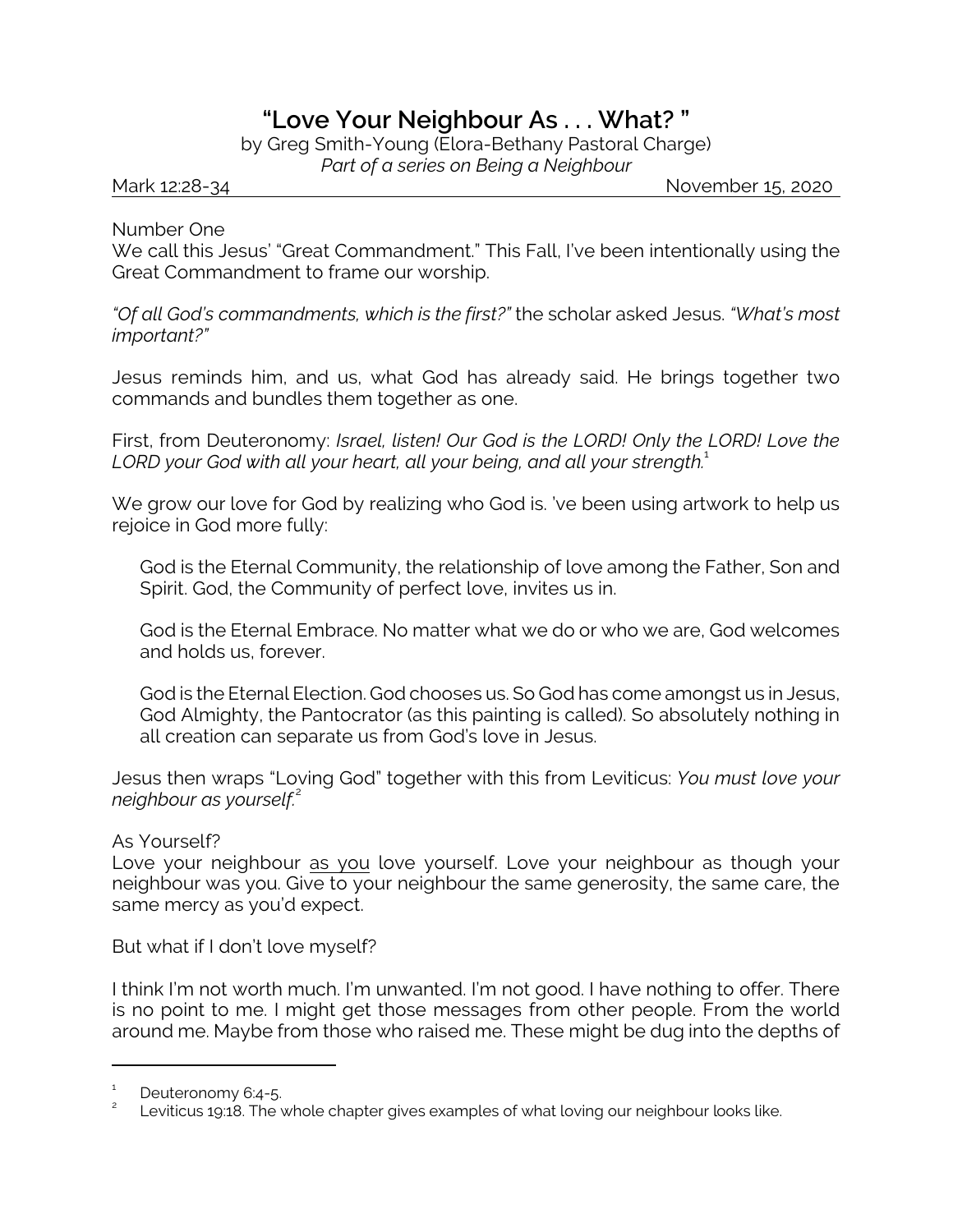me, where they spread and fester, and overtake me.

If that's how I feel about myself, can I love others?

Actually, you can.

Some say that to love others, we need to focus on loving ourselves first. We get our self-love together, then we can other-love. To me, that misses Jesus' point. Jesus' "Great Commandment" turns us to others. Love God, who is not you. Love your neighbour, who is not you.

Our culture teaches this "love-yourself-first" thing. It sanctifies self-focus, selfcentredness, self-absorption, as if these will lead to a healthy self-esteem. I don't think they do.

I often have trouble with what I'm feeling about myself. There is important self-work I need to do. But continually circling around myself sticks me in a spiral.

If, however, I turn my thoughts to how I can help someone else, how I can act with love for a neighbour, I break out of that spiral. I see that I can bless them. I realize that I, even messed-up me, can be a blessing. Therapy has helped me over the years, but that has helped me more. Getting my mind off myself helps my self heal.

As You are Loved *Love your neighbour as you love yourself.*

Do we do this by loving our neighbour *as we are loved*? As you are loved.

If how I love my neighbour is determined by how I love myself . . . well, as I've been saying, my self-love is not very reliable. I've absorbed all sorts of distortions about myself, and made up some terrible ones too. As a lover of myself, I'm fickle, and moody, and not so faithful.

But as I am loved . . . by God! God, who "Eternally Elects" you and me, so that nothing — not even ourselves — can tear us away from God's love! God, who "Eternally Embraces" you and me, so that no matter how far we've run, there is always the way back, because in Jesus God runs out to get us. God, the "Eternal Community" of love, who welcomes you and me in.

No matter what you think of yourself, that is God's love for you. Not fickle. Not moody. Always faithful.

*Love your neighbour as you love yourself. Love yourself as you are loved.*

You are lovable, by the One who knows you best: you, the good stuff; you, the messy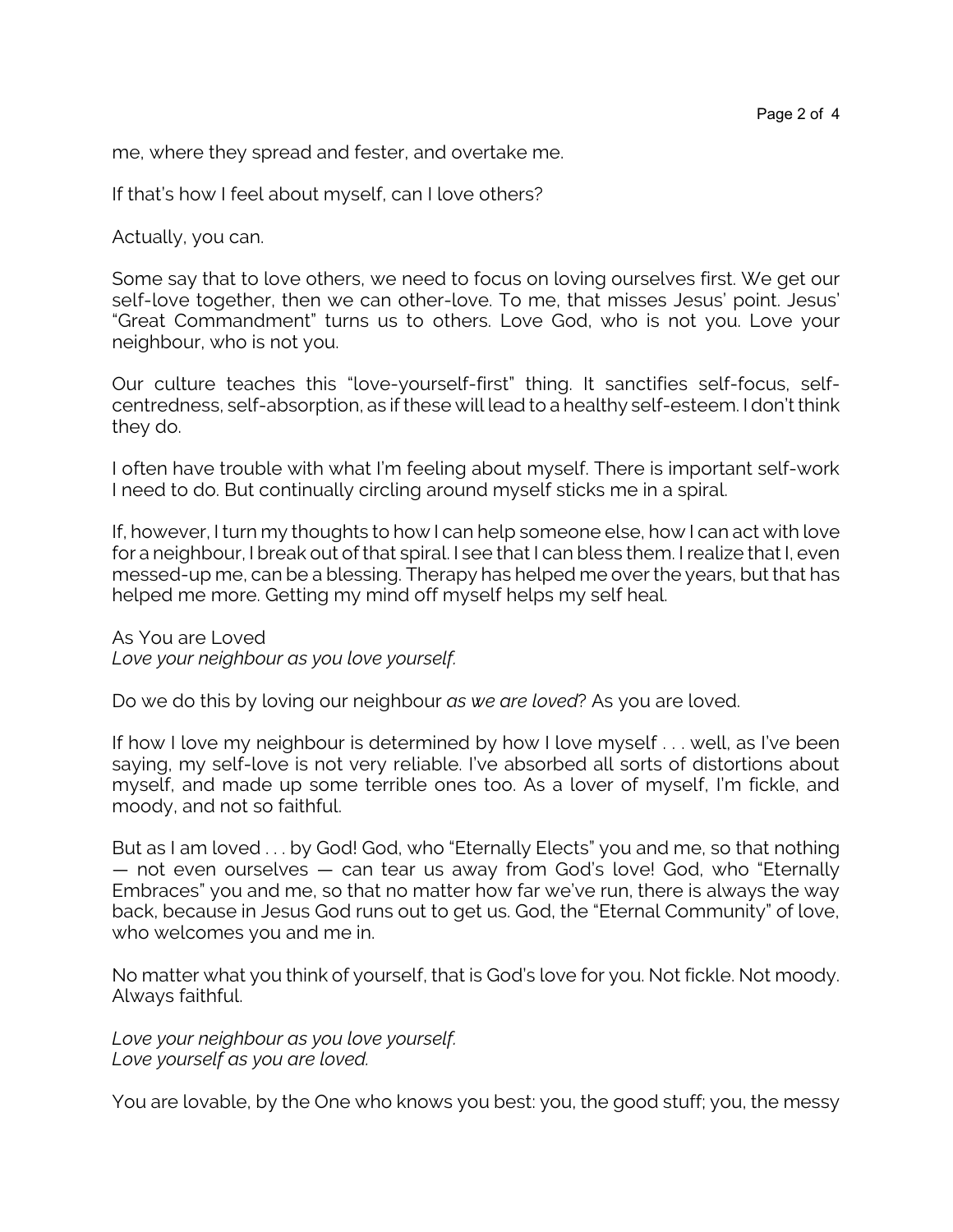stuff; you, the ugly stuff. That's the "you" God chooses. That's the "you" God embraces. That's the "you" God delights to walk with.

*Love yourself as you are loved.* 

*Love your neighbour as you love yourself.*

*For as God loves you, that's the love God has for your neighbour too.*

Knowing Your Neighbour

This is your neighbourhood map. If you know tick-tack-toe, you can make this map.<sup>3</sup>



Where you live is in the middle. Around you is your immediate neighbourhood. How it works depends on what sort of place you live in. A town street, an apartment building, a retirement home, a rural side road . . . how it will work for you will depend, but the idea is the same. Draw a grid, with spots for those who live close to you.

Next: write in each box the names those who live in that home. Don't know them? Here's a good chance to find out

<sup>3</sup> Adapted from Jay Pathak and Dave Runyon's book The Art of Neighboring: Building Genuine Relationships Right Outside Your Door (Grand Rapids: Baker, 2012), pages 36-39.